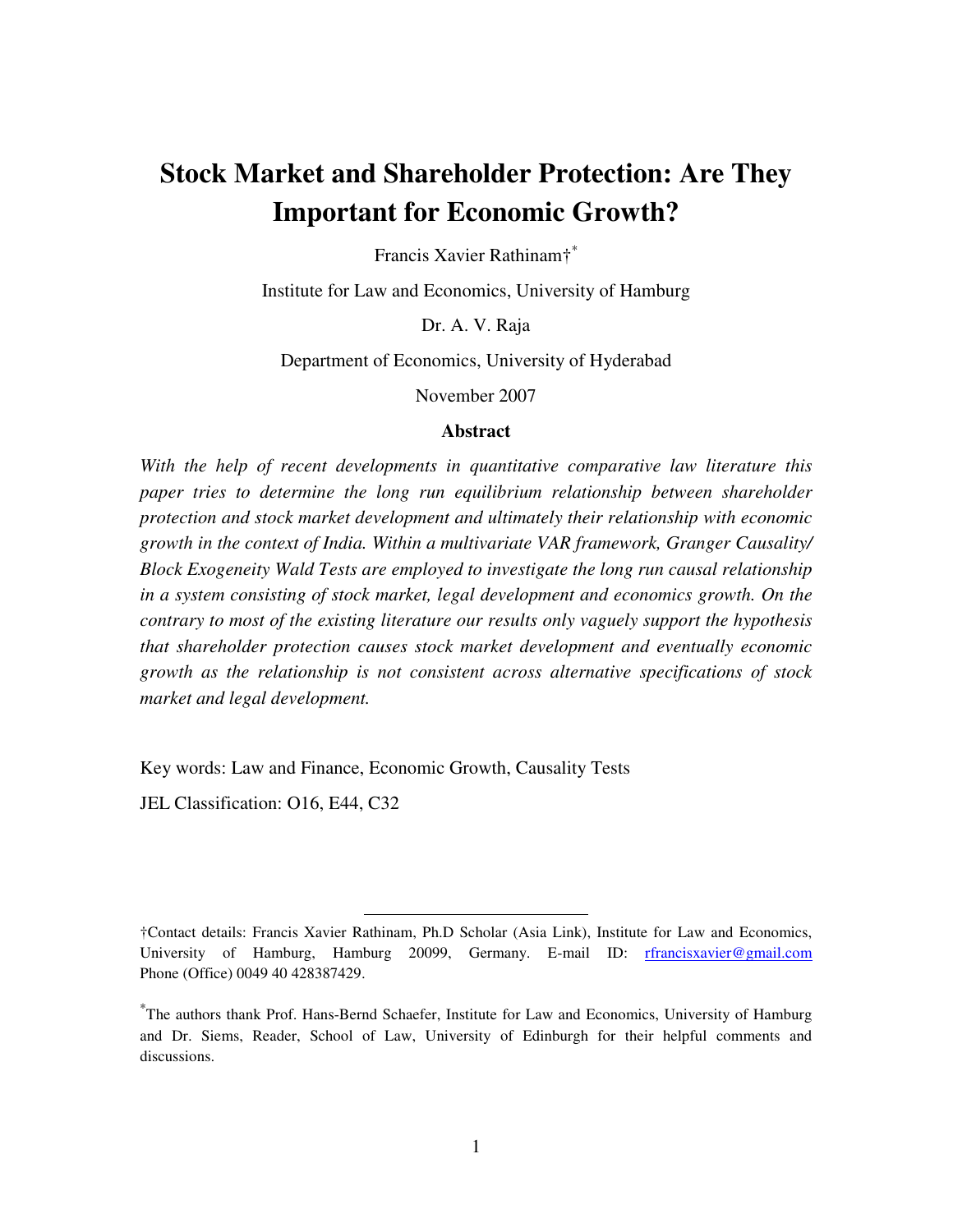#### **Introduction**

A well functioning financial sector helps channel the resources to its most productive use and distributes the risk optimally across space and time thus induces economic growth. There are ample evidences from the literature that the degree of financial sector development especially a vibrant stock market facilitates long run growth (Levine, 1991; Bensivenga et al., 1995). Cross country growth regressions show that stock market liquidity is a contributing factor to economic growth even after controlling for initial income and political stability (Atje and Jovanovic, 1993; Levine and Zervos, 1998; Khan & Senhadji, 2000). Both Rousseau and Wachtel (2000) and Arestis, Demetriades and Luintel (2000) show that stock market liquidity and banking development both predict the future growth of the economy. These empirical studies grossly confirm the theoretical predictions of Levine and Zervos (1996) and Demirguc-Kunt (1994) that stock markets can give a big boost to economic development.

Contrarily some of the recent studies show that the impact of stock market on economic growth is country specific as relationship between intermediation and growth critically depends upon the legal, regulatory and political environment of the countries (Arestis & Demetriades, 1997; Okuda, 1990). These studies, however, do not delve into the details of the determinants of stock market development in the long run and their implications for economic growth. This paper explores the significance of the legal determinants of stock market development in a time series context for India. We model the determinants of stock market development along with conventional stock market development and economic growth as a single system to analyze the interlinkages among them. We construct an index to measure the over all legal development in India over the years and compare it with a comprehensive investor protection index constructed by Lele and Siems (2006).

Recent developments in law and finance literature maintain that underdeveloped legal apparatus for financial contract enforcement would constrain the firm's ability to raise funds from outside sources either by equity or debt (LLSV, 2000). If external funds are constrained, so is investment and technology intensive long-term investment induced growth.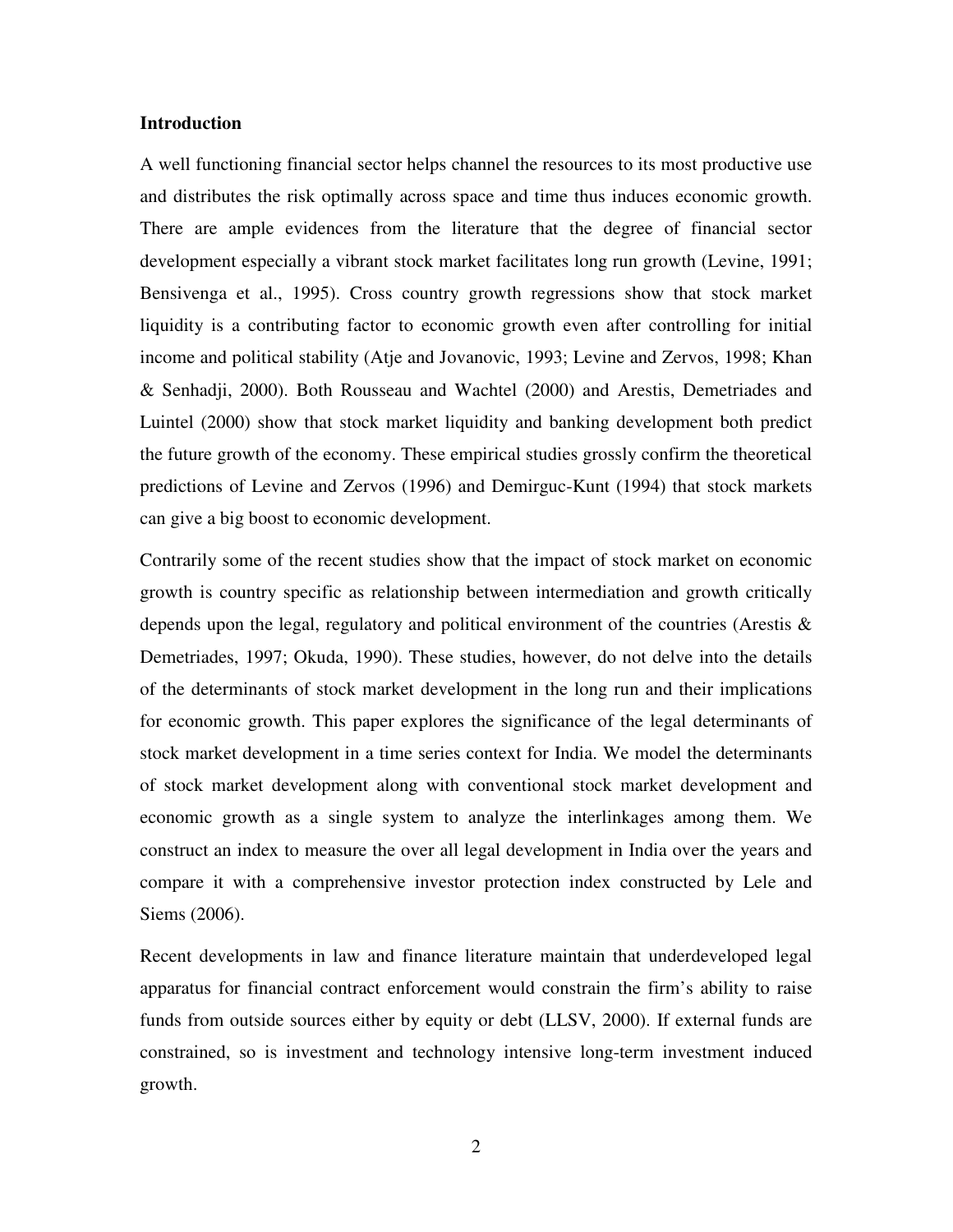There is a huge informational asymmetry between the firm's insiders and the owners as the final project outcome is not verifiable by the owners. Minority shareholders lack the resources and expertise to monitor the managers and due to rational inaction there would be too little monitoring. This informational gap puts inside managers and controlling shareholders in a position to pursue projects that benefit themselves and expropriate the minority shareholders and external creditors by transfer pricing, asset stripping and other expropriation methods (LLSV, 2000). Thus a strong capital market requires adequate legal and institutional back up for the investors to gather information about the firm activities and render confidence that the firm insider will not expropriate their wealth through self dealing.

Stock market development i.e. the market for external funds critically depends on information gathering cost and monitoring costs. Legal institutions that define and protects the rights of the shareholders and creditors would crucially determine the level of expropriation and agency costs and increase the value for the principles i.e. the shareholders. These rights are typically defined in the contract, company, bankruptcy, and securities laws and the country's property rights regime. The law and finance theory holds that in countries where legal systems enforce private property rights, support private contractual arrangements, and protect the legal rights of investors are more willing to finance firms; there would be more savings as lesser premium required to part with the savings in a less risky environment thus financial markets flourish.

LLSV in a series of papers show that well defined shareholder protection laws and a strong enforcement would result in larger stock market capitalization as a percentage of GDP, high initial public offering and more number of publicly traded companies relative to population (La Porta *et.al.,* 1997; 1998; 1999). Further Levine (2000) confirms that a strong legal protection of shareholders and strong accounting standards are robustly correlated with stock market capitalization. Johnson *et. al.* (1999) show that one of the major causes of Asian Crisis, the stock market meltdown was mainly due to weakness of legal institutions and enforcement.

We explicitly introduce legal development measures and the measures of stock market development in a multivariate framework to identify the long run equilibrium relationship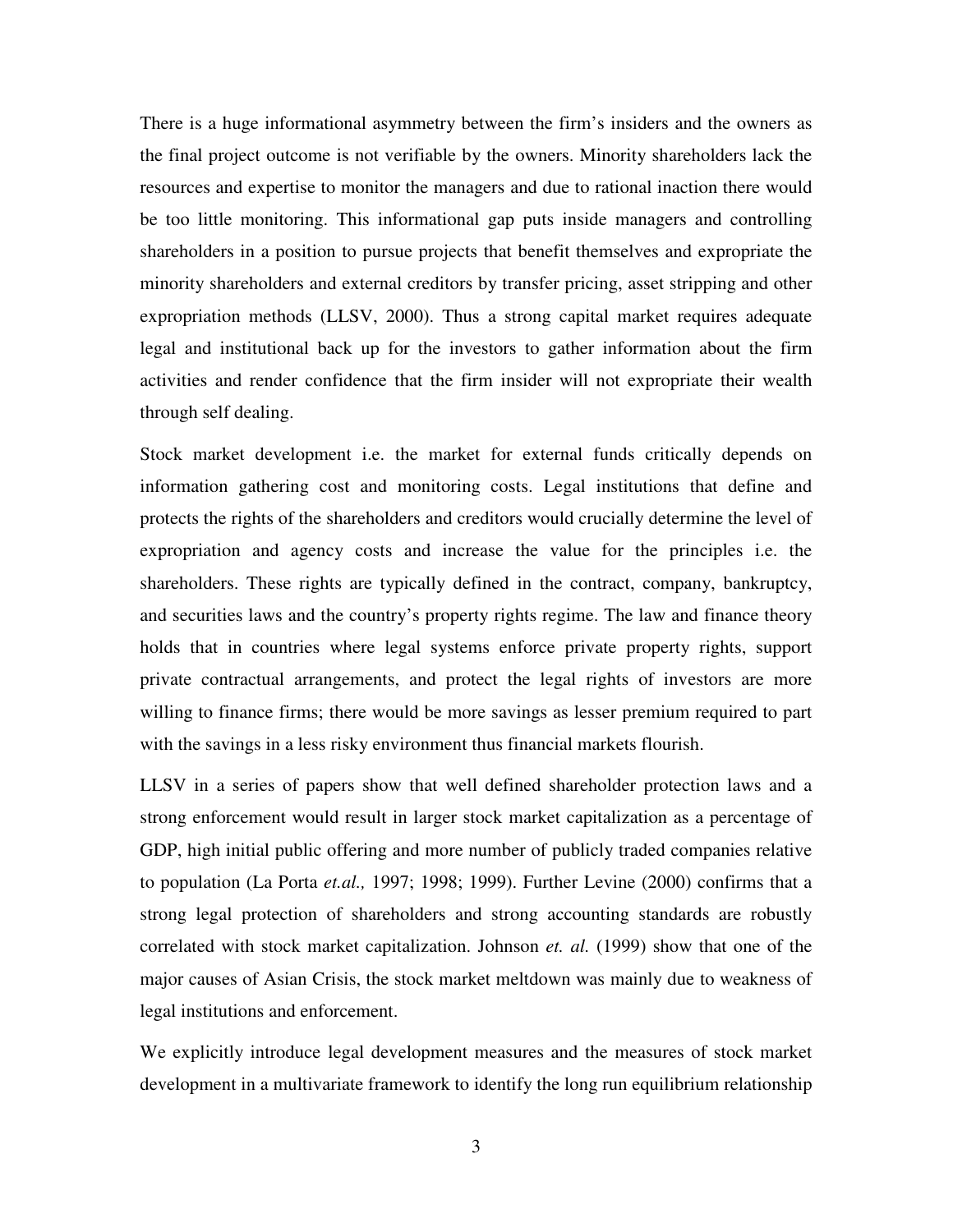among them. Johansen's maximum likelihood Vector Error Correction Model (VECM), a multivariate time series technique, is used for this purpose. The paper is organized as follows: Data sources and the methodology of constructing the indices of Legal development and shareholder protection are described in section 2. Section 3 contains description of econometric methodology and the results are discussed in section 4. Section 5 concludes the paper and a brief note on possible further studies is presented.

#### **II. Data and Methodology**

We estimate the long run equilibrium relationship between stock market indicators, legal measures and economics growth in India from 1970 to 2005. This section describes the indicators of stock market development in India, methodology of constructing the indices of legal development and the data sources.

Market Capitalization (STC), one of the most frequently used measures of stock market development, measures the size of the stock market (Rousseau et.al., 2000; Beck and Levine, 2004). It is the value of listed domestic shares on domestic exchanges divided by GDP. Industrial share price index<sup>1</sup> (SI) of IMF [code 6440] was used as an alternative measure of stock market development in India. We use real GDP per capita (PGDP) taken from National Accounts Statistics of India: 1950–51 to 2003-04 provided by EPW research foundation as our measure for economic development (King and Levine, 1993a, b; Demetriades and Hussein, 1996 and others).

#### **Index of Legal Development (LD)**

In a series of studies La Porta *et al*., (1997, 1998) have constructed an index of investor and creditor protection and showed a positive relationship between these measures and financial sector growth across the countries. These indices were further extended through time and space over 100 countries for a few more years in Djankov et.al., (2006). India fares well in the index of investor protection (LLSV, 1998). It is ranked among the most protected countries in the sample as the shareholders rights are well protected as almost all of the clauses considered in LLSV (1998) are allowed in India except the one shareone vote principle. With a relatively under developed financial sector, India seems to be

-

 $<sup>1</sup>$  period averages, 2000 = 100</sup>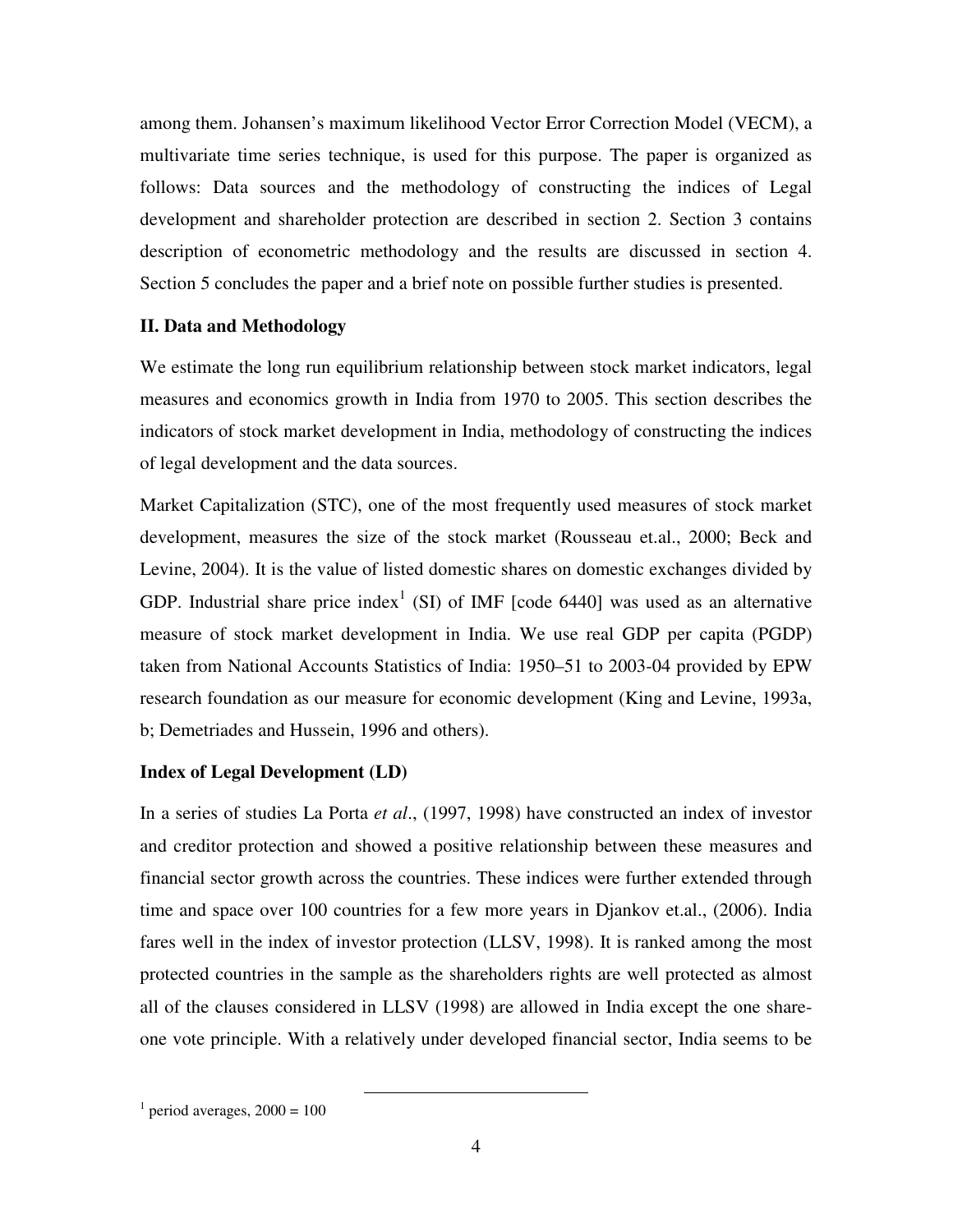an outlier for its level of legal development. We alternatively propose to construct an index that captures the provisional innovation in the law in India that makes enforcement quicker and availing the legal service cheaper. We add a value of one to the index if a specialized board is constituted to resolve insolvency and debt recovery matters for the period 1960 to  $2004^2$ . These innovations aimed to speed up the dispute redress would reduce the resources spent on enforcing financial contracts. This time series index that shows a dramatic increase in the 1990's coincides with the fastest period in Indian financial sector development.

#### **Lele and Siems Index of Investor Protection**

An extensive shareholder protection index was constructed by Lele and Siems, (2006) for India as a part of a larger project at the Centre for Business Research, University of Cambridge<sup>3</sup>. They have considered 60 legal variables in 28 broad categories to capture the extent of protection against the board and management and Protection against other shareholder for the period 1970-2005. This measure ranges between '0' to '1' where the higher value means effective protection. The over all index, an unweighted average of all 60 variables considered, have increased considerably from 0.45 in 1970 to 0.60 in 2005.

#### **III. Empirical Methodology**

As there is a possibility of more than one equilibrium relationship when there are more than two variables in the VAR system, we have used Johansen's vector error correction model (VECM) to estimate the long run equilibrium behavior of indicators of share market development, economic growth and legal variables (Johansen, 1995). Generalized Least Square Dickey - Fuller (GLSDF) of Elliott, Rothenberg, and Stock (1996) was used to examine the order of integration of all the variables in the system. As the structure of the system and the output critically depend on the lags chosen to estimate the VAR and VECM Akaike Information Criteria (AIC) was used to determine the optimal number of lags. The decision whether an intercept and/ or a trend is introduced in the short run and the long run model was made with the help of Pentula principle proposed by Johansen

<sup>&</sup>lt;sup>2</sup> See Rathinam (2007) for a detailed description of the construction of index of legal development for India.

 $3$  See Lele and Siems (2006) for the methodological description of the index and further details.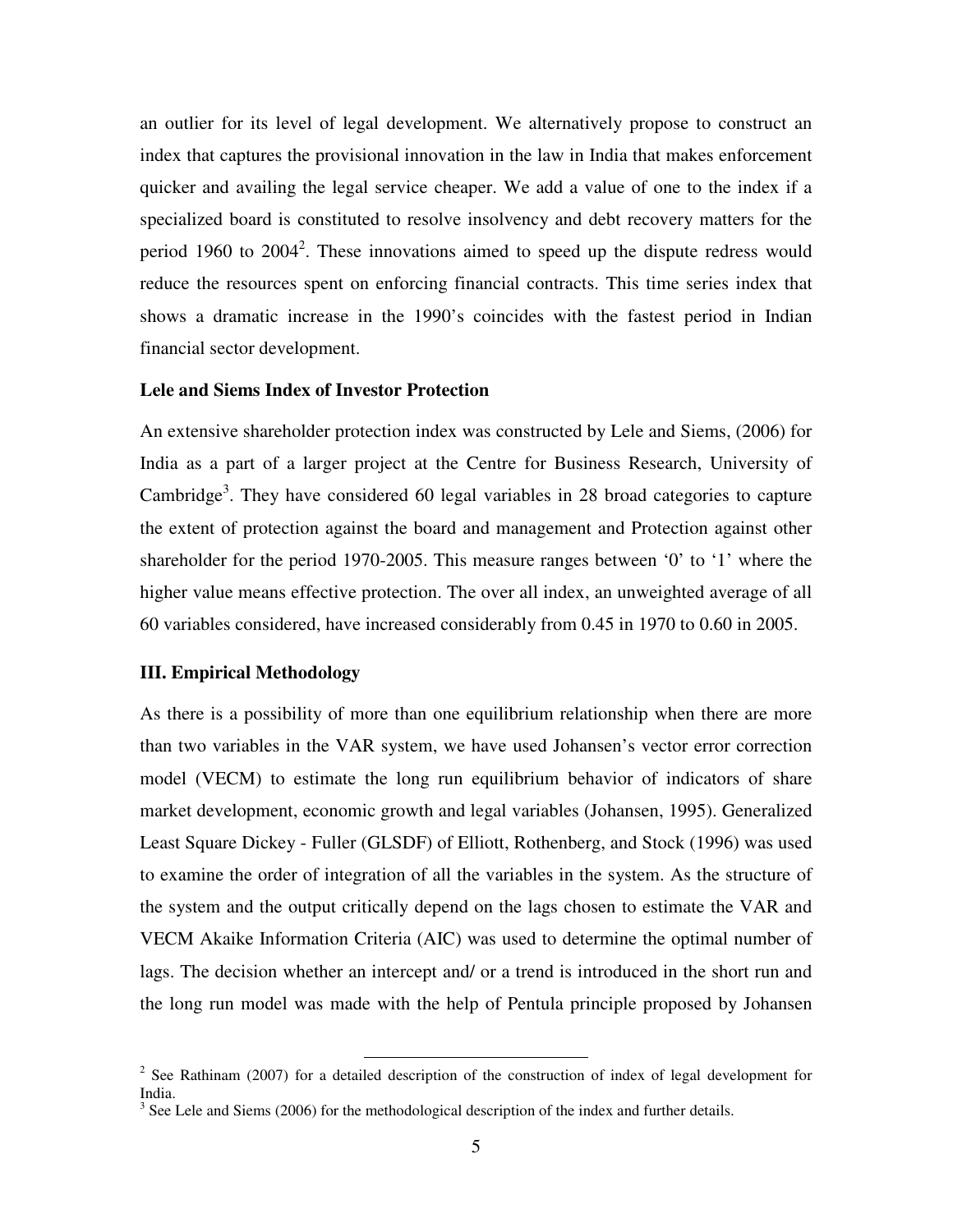(1995). We have specified the most restricting model to the least restricting and chosen the trace statistic that does not reject the null hypothesis.

We specify Vector Error Correction Model as

$$
\Delta Z_{t} = A_{0}D_{t} + \prod Z_{t-1} + \Gamma_{1}\Delta Z_{t-1} + \Gamma_{2}\Delta Z_{t-2} + \dots + \Gamma_{k-1}\Delta Z_{t-k+1} + \epsilon_{t}.
$$
 (1)

A vector error correction specification model consists of the vector of first differenced variables as a function of own and other variables' first differenced lagged values, a vector of constant terms and an error correction term. The system consists of 3 variables that are I(1) difference stationary, where  $Z_t = [STC_t / SI_t, PGDP_t, LD_t / SRP_t]$ , and  $\Delta Z_t =$ [ $\Delta$ STC<sub>t</sub> /  $\Delta$ SI<sub>t</sub>,  $\Delta$ PGDP<sub>t</sub>,  $\Delta$ LD<sub>t</sub> /  $\Delta$ SRP<sub>t</sub>]<sup>'</sup>. D is an (n × 1) vector of deterministic matrix that contains the constants and dummy variables introduced in the system.  $\epsilon$ <sub>*t*</sub> is an (n × 1) vector of white noise error terms.  $\Gamma_j \Delta Z_{t-j}$  is the first differenced component in the VAR system, where  $\Gamma_j$  is an (n  $\times$  n) matrix of short term adjustment coefficients associated with the lagged values of variables in the system  $Z_t$ .  $\Pi Z_{t-p}$  is the error-correction component, where  $\Pi$  is an  $(n \times n)$  matrix of cointegrating parameters which characterize the long run relationship among the variables and long run adjustment coefficients in the VEC system. Thus Π consists of n×r dimension matrices  $\alpha$  and  $\beta$ , where  $\Pi = \alpha \beta'$ .

#### **IV. Results**

The unit root rest results given in Table 2 confirms that all the variables considered in the model have unit roots in levels and are stationary upon differenced except stock market capitalization<sup>4</sup> (STC). As all the variables contain unit root we test for cointegration relationship among financial sector development indicators, per capita GDP (PGDP) and legal development indicators (LD / SRP) using the Johansen cointegration test. With the help of lag length selection criteria we have chosen the lag length for each VECM specification. Table 3 presents both trace statistic ( $\lambda_{\text{trace}}$ ) and eigenvalues ( $\lambda_{\text{max}}$ ) provided by Johansen for the hypothesis that there is no cointegration relationship  $(r = 0)$  with the alternative hypothesis being  $(r = 1)$  one cointegration relation and two cointegration relations respectively. Also the Eigenvalues of the Π matrix is presented for the

 4 However KPSS test for stock market capitalization (STC) with a trend specification indicates that STC has a unit root.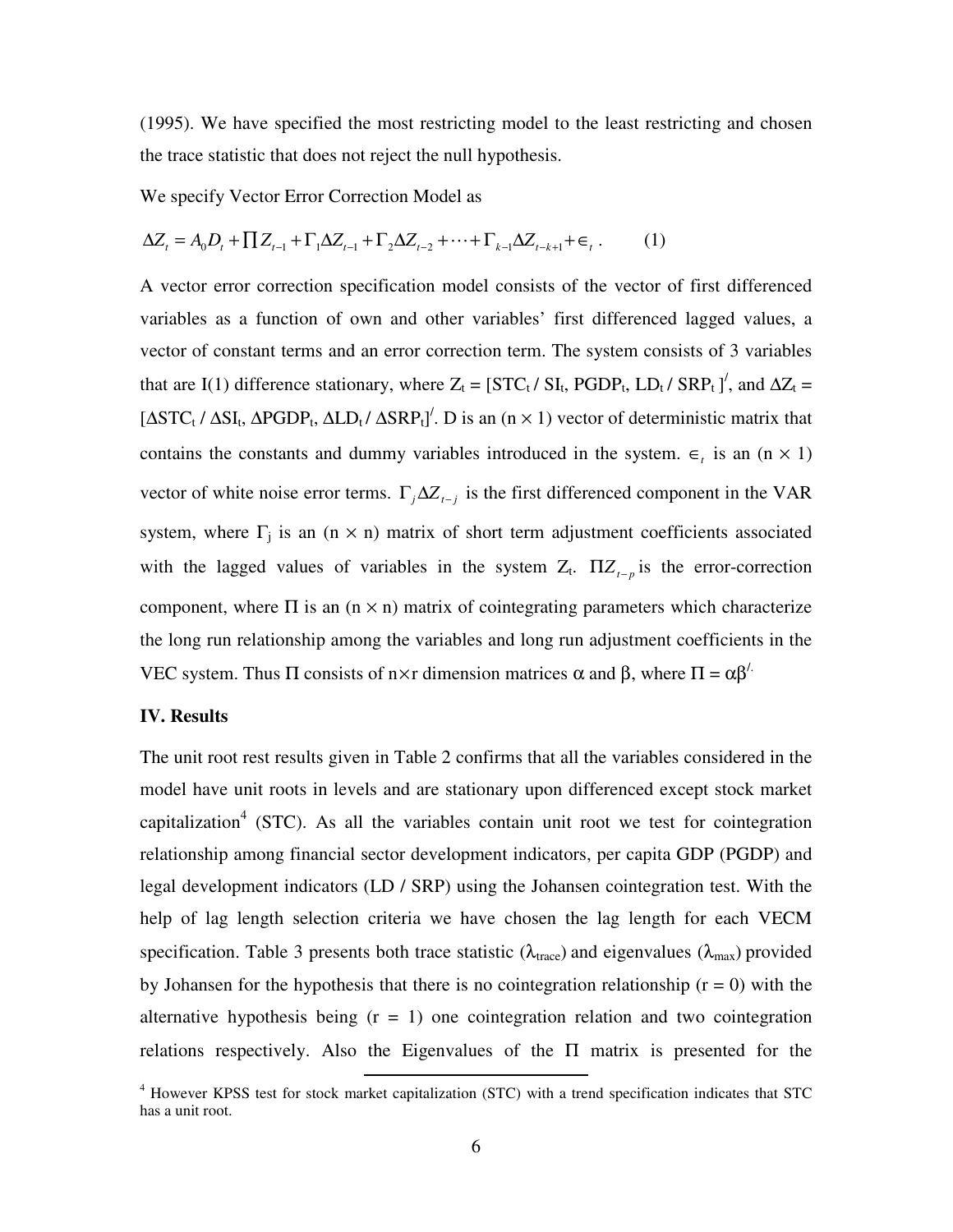hypothesis of no, one and two cointegrating relationships. The null hypothesis of no cointegration among the models specified is rejected at 5 percent level in all the cases in favor of the alternative of at least one cointegrating relationship. All the variables introduced in the system have a tendency to move together towards long-run steady state equilibrium.

We use Pair-wise Granger Causality test to test the exogeneity of each variable introduced in the system. Chi-square (Wald) statistics indicate the significance of lagged coefficients of each variable in the equation of each endogenous variable. We here test if legal development affects economic growth via stock market growth. If there is a robust causation running from legal development (LD / SRP) to stock market development measures and from the latter to economic growth then we could conclude that legal development indirectly causes economic growth by making financial sector vibrant. Table 6 shows that the causal relationship is mixed as SRP does not cause SI and LD does not cause STC. Further STC does not cause economic growth and economic growth too does not cause STC.

Alternatively Block Exogeneity Wald Test was used to test the joint significance of each of the other lagged endogenous variables in each equation and also to test for the joint significance of all the other lagged endogenous variables in each equation. A chi-square test statistics of 1.33 in the D(STC) equation of Table 4 indicate that the null hypothesis that lagged coefficients of PGDP being equal to zero can not be rejected. Further D(PGDP) equation shows that STC does not explain economic growth. The rejection of null hypothesis of block exogeneity for all equations of stock market development indicates legal development and economic growth can be treated as purely exogenous.

#### **V. Conclusion**

In this paper we have tried to capture the long run relationship between law and stock market development and ultimately their relationship with economic growth. Even though we could identify at least one cointegrating relationship in all the VECMs specified the causal relationship between the variables considered is mixed. Legal development and economic growth have turned out to be exogenous in all the equations of stock market development but stock market development measured by STC seems to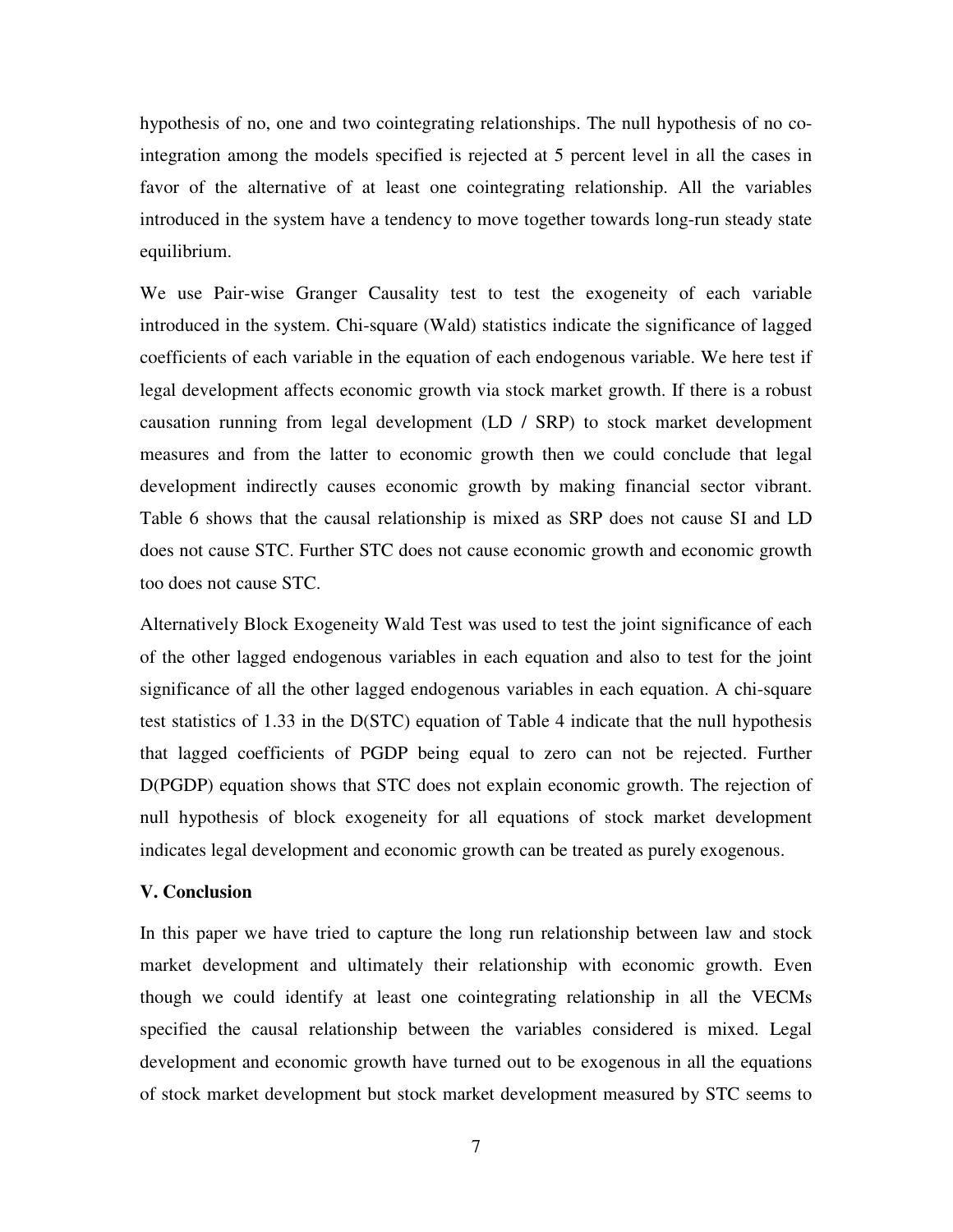cause economic growth. However the alternative stock market specification SI does not cause economic growth. The indices of legal development (LD / SRP) do not cause any of the stock market indicators; however they do have impact on economic growth. Granger causality test however shows a mutual relationship with the indices of legal development and economic growth.

These results are consistent with some of recent studies that question the importance of stock market development (Singh, 1999). Any further study that differentiates between the secondary and primary stock market might shed some light on the causality issue. The secondary market measured by stock market capitalization indicates the public opinion of the market value of the firms whereas the Initial Public Offerings (IPO) issued by small and high risk firms might explain the importance of legal requirements. Further IPOs will have implications for real economic growth as they mobilize surplus savings into the hand of entrepreneurs.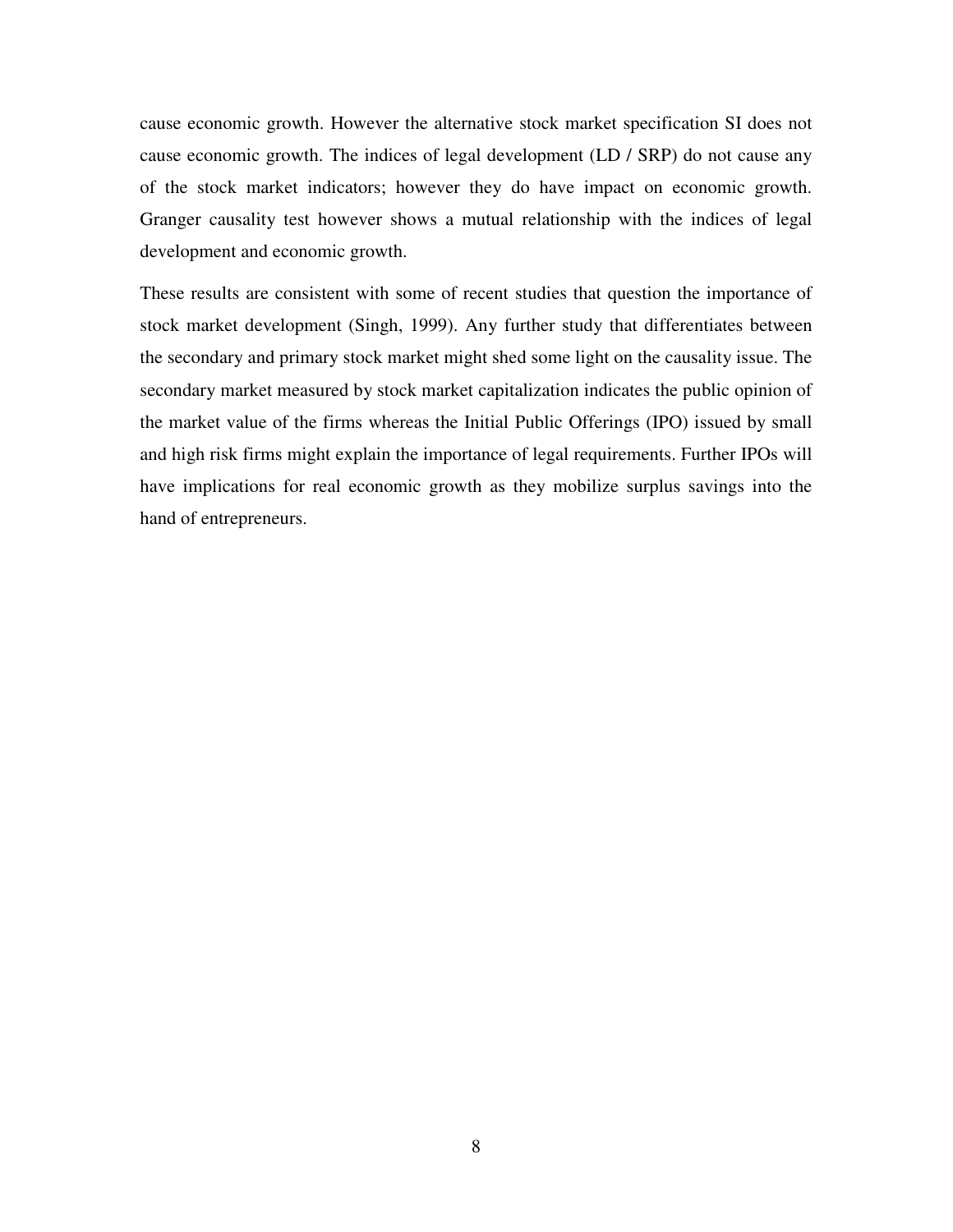#### **Bibliography**

- Arestis, P. and P. O. Demetriades and K. B. Luintel, (2001) "Financial Development and Economic Growth: The Role of Stock Markets," Journal of Money, Credit, and Banking, 33 (1), 16—41.
- Atje, R. and Jovanovic, B. (1993). Stock Markets and Development. European Economic Review, 37 (2), 632–640.
- Beck, T. and R. Levine, (2004) "Stock Markets, Banks, and Growth: Panel Evidence," Journal of Banking & Finance, Volume 28, Issue 3, Pages 423-442
- Bencivenga, V. R., Smith, B. D., and Starr, R. M. (1995). Transactions Costs, Technological Choice, and Endogenous Growth. Journal of Economic Theory, 67 (1), 53–177.
- Demetriades, P.O., Hussain, K.A., (1996) "Does financial development cause economic growth? Time series evidence from 16 countries". Journal of Development Economics 51, 387–411.
- Demirguc-Kunt, A. (1994),"Developing Country Capital Structure and Emerging Stock Markets", *Policy Research Working Paper*, WPS, No 933
- Djankov, Simeon., McLiesha, Caralee., Shleifer, Andrei., 2007. "Private credit in 129 countries", Journal of Financial Economics, Volume 84, Issue 2, Pages 299-329
- E.P.W. Research Foundation., 1997. "National Accounts Statistics of India: 1950–51 to 2003-04". Revised Edition Mumbai
- Elliott, G., Rothenberg, T.J. and Stock, J.H. 1996. "Efficient Tests for an Autoregressive Unit Root", Econometrica, 64, 813–836
- Johansen, S., 1991. "Estimation and Hypothesis Testing of Cointegration Vectors in Gaussian Vector Autoregressive Models", *Econometrica*, 59(6), 1551-80
- Johansen, S., 1995. "*Likelihood-Based Inference in Cointegrated Vector Autoregressive Models*" Oxford University Press
- Khan, Moshin. S. and Abdelhak S. Senhadji, (2000) "Financial Development and Economic Growth: An Overview," IMF Working Paper WP/00/209, Washington: International Monetary Fund
- King, R. G., Levine, R., 1993. "Finance and Growth: Schumpeter Might Be Right", Quarterly Journal of Economics, 108: 717-738
- Kwiatkowski, D., Phillips, P., Schmidt, P., Shin, Y., 1992. "Testing the null hypothesis of stationarity against the alternative of a unit root", Journal of Econometrics 54, 159–178
- La Porta, R., Lopez-de-Silanes, F., Shleifer, A., Vishny, R. W., 1997. "Legal determinants of external finance", Journal of Finance 52(3): 1131–1150
- La Porta, R., Lopez-de-Silanes, F., Shleifer, A., Vishny, R. W., 1998. "Law and finance", Journal of Political Economy 106(6): 1113–1155
- La Porta, R., F. Lopez-de-Silanes, A. Shleifer, and R. Vishny. (2000). "Agency Problems and Dividend Policies around the World" *Journal of Finance* 55, 1–33.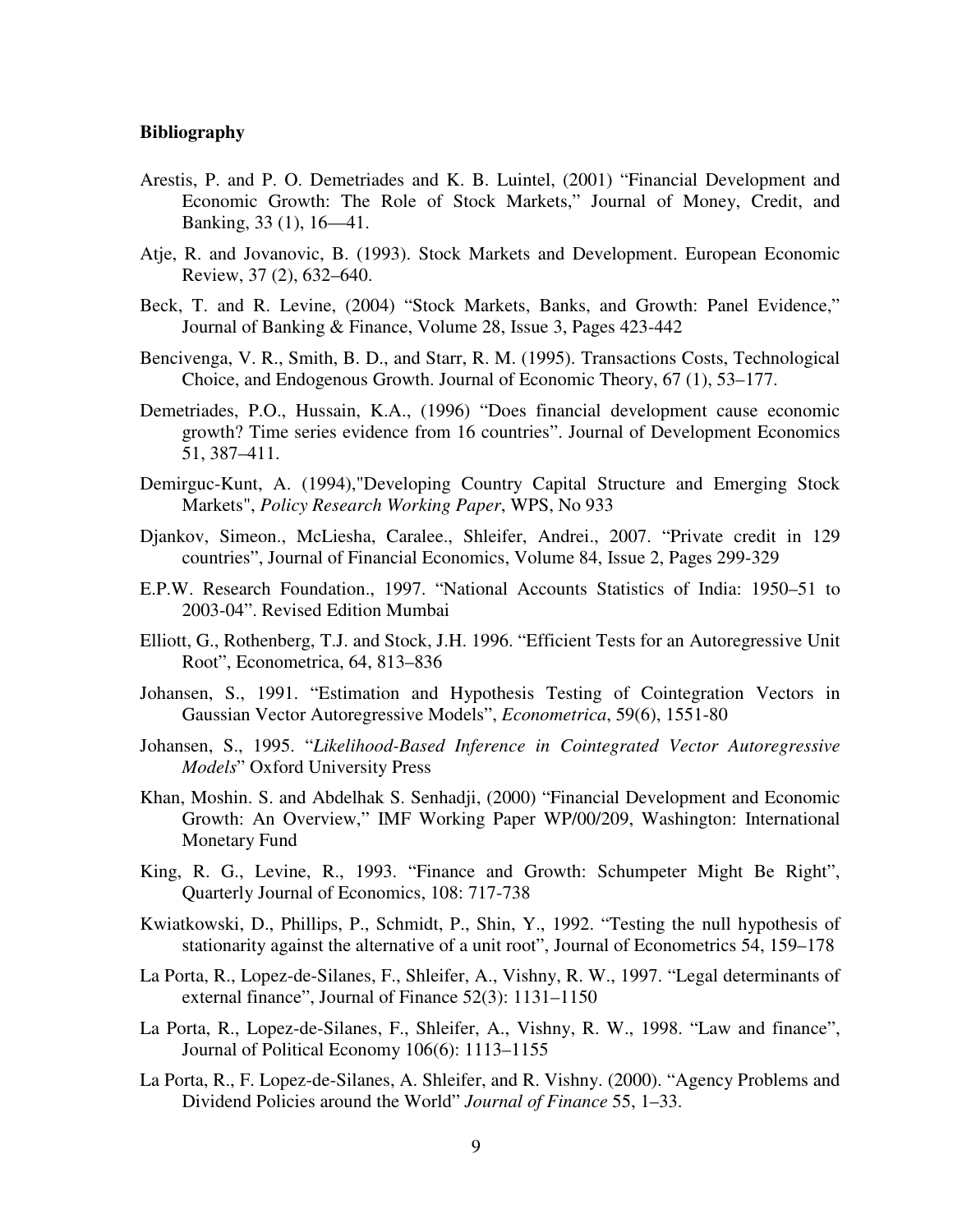- Lele, Priya and Siems M Mathias, (2007) "Shareholder Protection: A Leximetric Approach" Journal of Corporate Law Studies, Vol. 17, pp. 17-50
- Levine, R. (1991). Stock Markets, Growth, and Tax Policy, Journal of Finance, 46 (4), 1445– 1465.
- Levine, R., and S. Zervos, (1998) "Stock Markets, Banks and Economic Growth," American Economic Review, 88, 537—58
- Levine, Ross, and Sara Zervos. 1996. "Stock Market Development and Long-run Growth," *World Bank Economic Review*. 10: 323-339.
- Okuda, H. (1990) 'Financial Factors in Economic Development: a study of the financial liberalization policy in the Philippines', Developing Economies, 28, pp. 240-270.
- Rathinam, Francis Xavier (2007) "Law, Institutions and Finance: Time Series Evidence from India", *German Working Papers in Law and Economics*: Vol. 2007: Article 4. http://www.bepress.com/gwp/default/vol2007/iss2/art4
- Rousseau, Peter and Paul Wachtel. 2000. "Equity Markets and Growth: Cross Country Evidence on Timing and Outcomes, 1980-1995", *Journal of Banking and Finance* 24: 1933-1957.
- Singh, A., (1997) "Stock Markets, Financial Liberalization and Economic Development," Economic Journal, 107, 771—82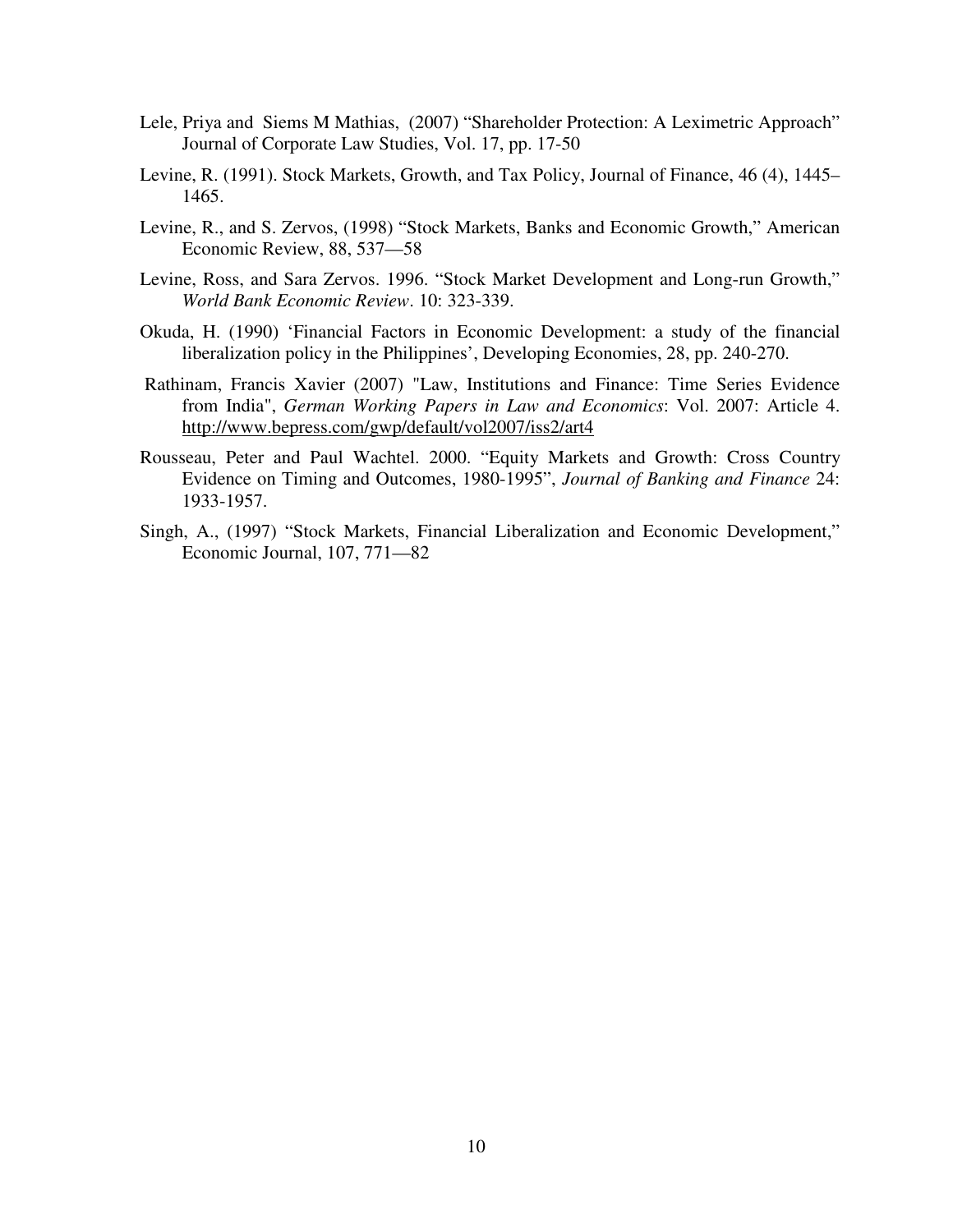## **Appendix**

**Time Path of Shareholder Protection Index and Legal development index for India** 



11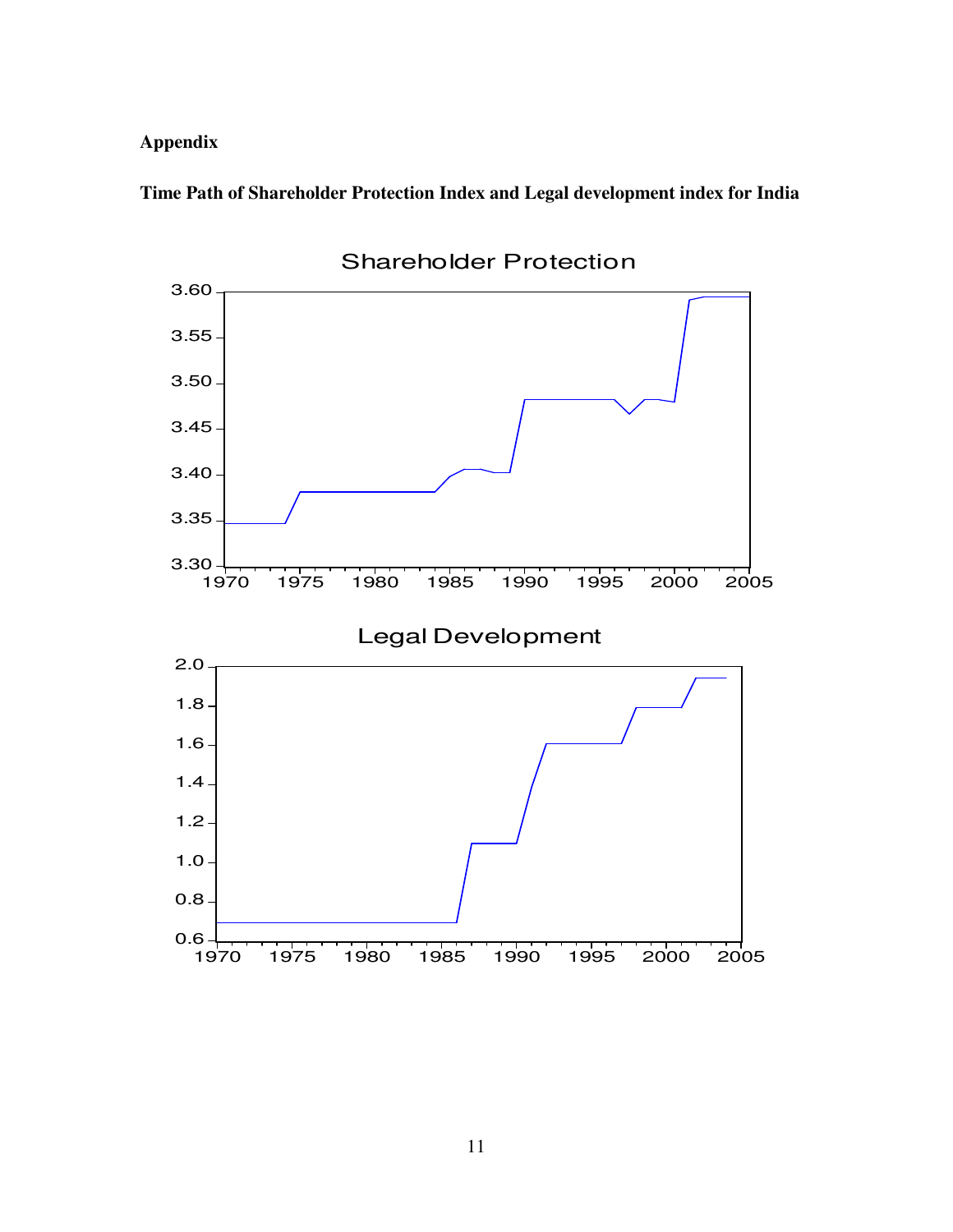| Tadie 1: Correiation Matrix |            |      |             |            |      |  |  |  |
|-----------------------------|------------|------|-------------|------------|------|--|--|--|
|                             | <b>STC</b> | SI   | <b>PGDP</b> | <b>SRP</b> | LD   |  |  |  |
| <b>STC</b>                  | 1.00       |      |             |            |      |  |  |  |
| SI                          | 0.99       | 1.00 |             |            |      |  |  |  |
| PGDP                        | 0.93       | 0.95 | 1.00        |            |      |  |  |  |
| <b>SRP</b>                  | 0.85       | 0.87 | 0.93        | 1.00       |      |  |  |  |
| LD                          | 0.96       | 0.96 | 0.96        | 0.91       | 1.00 |  |  |  |

## **Table 1: Correlation Matrix**

#### **Table 2: Unit Root Test Results**

| Variables  | GLS-detrended Dickey-Fuller<br>In levels |                       | GLS-detrended Dickey-Fuller<br>Differenced series |                    |  |
|------------|------------------------------------------|-----------------------|---------------------------------------------------|--------------------|--|
|            | Constant only                            | Constant and<br>trend | Constant only                                     | Constant and trend |  |
| <b>STC</b> | 0.44                                     | $-3.34**$             | $-4.27*$                                          | $-5.41*$           |  |
| <b>SI</b>  | $-1.05$                                  | $-1.95$               | $-5.53*$                                          | $-5.70*$           |  |
| PGDP       | $3.30*$                                  | $-0.73$               | $-6.40*$                                          | $-7.50*$           |  |
| <b>SRP</b> | 0.23                                     | $-2.45$               | $-6.20*$                                          | $-6.43*$           |  |
| <b>LD</b>  | 0.34                                     | $-1.95$               | $-6.51*$                                          | $-6.65*$           |  |

1 Elliott-Rothenberg-Stock DF-GLS test statistic where the null hypothesis is the variable is nonstationary; critical values from MacKinnon (1996).

\* Significant at 1% level (-2.63 for constant only and –3.77 for constant and trend specification)

\*\*5% level (-1.95 for constant only and  $-3.19$  for constant and trend specification)

\*\*\*10% level (-1.61 for constant only and –2.89 for constant and trend specification)

| <b>System specifications</b> | <b>Trace statistics</b> |       |         | <b>Max Eigenvalues</b> |         |         |
|------------------------------|-------------------------|-------|---------|------------------------|---------|---------|
|                              | $r = 0$                 | $r=1$ | $r = 2$ | $r = 0$                | $r = 1$ | $r = 2$ |
| STC, PGDP and SRP            | $50.02*$                | 22.20 | 6.19    | 0.64                   | 0.45    | 0.20    |
| STC, PGDP and LD             | 39.78*                  | 16.51 | 4.07    | 0.59                   | 0.38    | 0.14    |
| SI, PGDP and SRP             | $47.63*$                | 19.12 | 3.85    | 0.57                   | 0.36    | 0.11    |
| SI, PGDP and LD              | $40.95*$                | 11.03 | 4.56    | 0.59                   | 0.17    | 0.13    |

**Table 3: Johansen's Cointegration Test Results: VAR = (STC/SI, PGDP, SRP)** 

\* Ho of no cointegration (r=0) is rejected and Ho of 1 CE (*r* ≤1 is not rejected at 5 % significant level (p- values are from MacKinnon, Haug and Michelis, 1999). VAR lag length is identified by AIC.